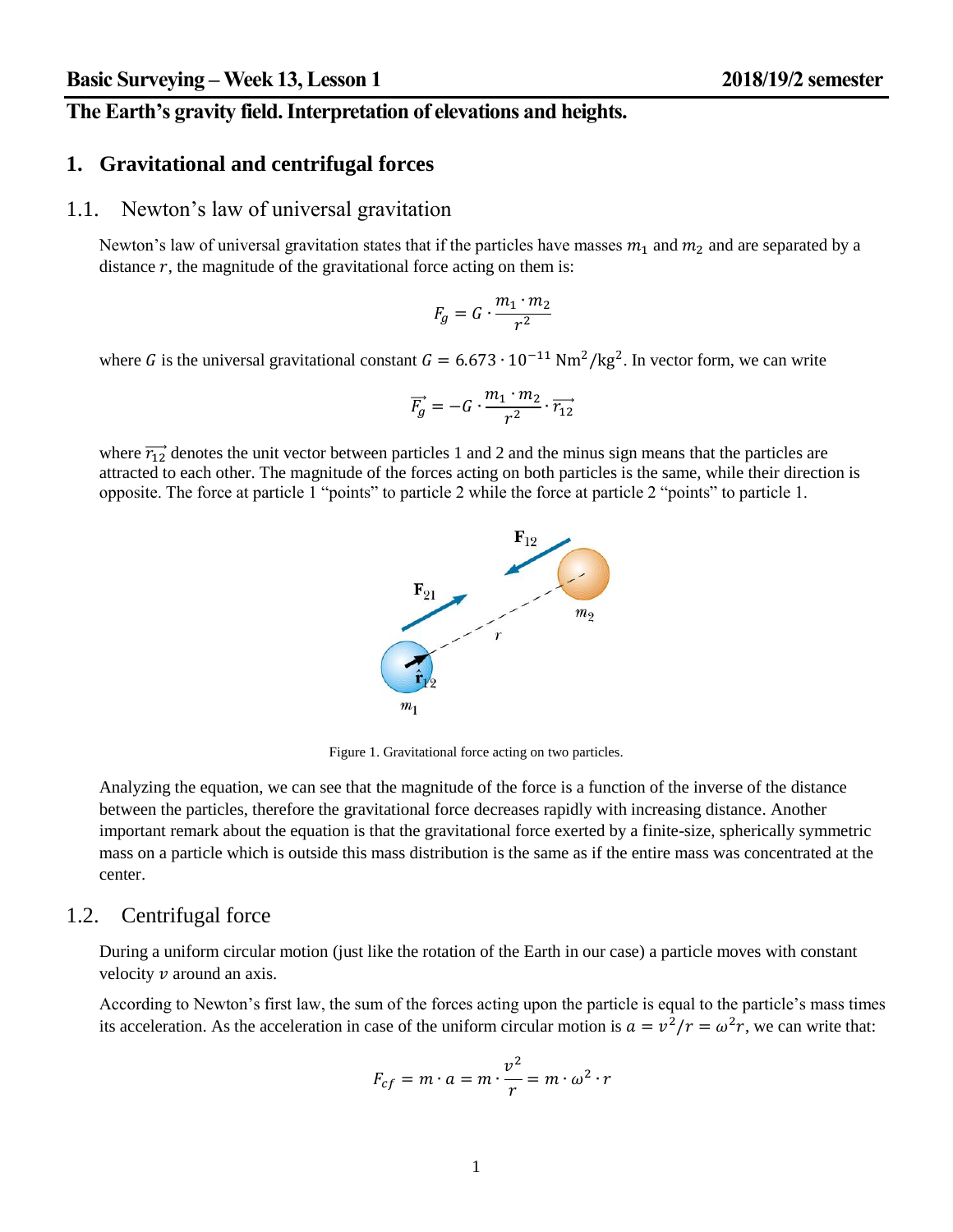In case of the uniform circular motion, this force is called the centripetal (center-seeking) force and always points toward the axis of the circular motion. The reactive force which has the same magnitude but points away from the axis is called the centrifugal force.



Figure 2. Uniform circular motion.

When it comes to being on the Earth's surface, our planet is rotating with a speed of  $\sim 2\pi/24h \approx 0.262$  rad/h which is approximately 15° per hour. If we substitute the Earth with an ellipsoid that has a semi-major axis of 6378 km, we can calculate the centrifugal force acting on a particle with a mass of 1 kg at the equator:

$$
F_{cf} = m \cdot \omega^2 \cdot r = 1 \text{ kg} \cdot \left(\frac{2\pi}{86400 \text{ s}}\right)^2 \cdot 6378000 \text{ m} = 0.03373 \text{ N}
$$

**Example 1**: What is the magnitude of the forces acting on a person standing on the equator? The distance of the person from the Earth rotational axis is 6378 km and his mass is 75 kg. The mass of the Earth is 5.97∙10<sup>24</sup> kg.

If the person is standing still, there are three forces acting on him in the non-inertial reference frame rotating with the Earth and the sum of these forces is zero:

$$
\sum \vec{F} = \vec{F_g} + \vec{N} + \vec{F_{cf}} = 0
$$

The magnitude of the forces:

$$
F_g - N - F_{cf} = 0
$$

$$
F_g = G \cdot \frac{m_1 M_E}{r^2} = 6.67 \cdot 10^{-11} \text{Nm}^2/\text{kg}^2 \cdot \frac{75 \text{ kg} \cdot 5.97 \cdot 10^{24} \text{ kg}}{(6378\ 000 \text{ m})^2} = 734.2 \text{ N}
$$
  

$$
F_{cf} = m \cdot \omega^2 \cdot r = 75 \text{ kg} \cdot \left(\frac{2\pi}{86400 \text{ s}}\right)^2 \cdot 6378\ 000 \text{ m} = 2.5 \text{ N}
$$
  

$$
N = F_g - F_{cf} = 734.2 \text{ N} - 2.5 \text{ N} = 731.7 \text{ N}
$$

As we can see, the restoring force is not exactly equal to the gravitational force, as it also has to act against the centrifugal force.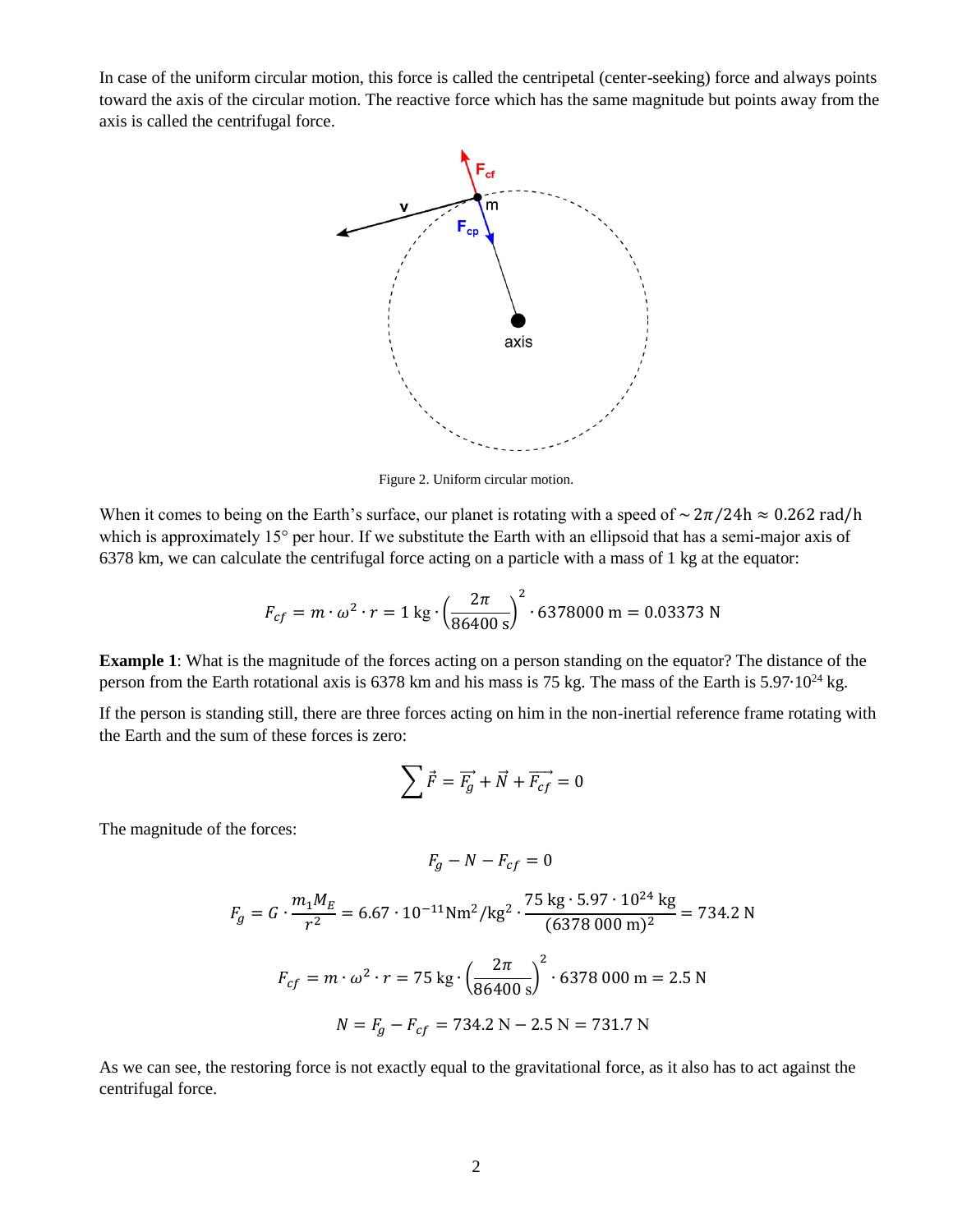## **2. Gravitational and centrifugal potential**

### 2.1. Gravitational potential

The gravitational field is a central force field, meaning that the force acting on a particle inside the gravitational field is always along the radial line to a fixed center and the magnitude of the force only depends on the radial distance from the center.



Figure 3. Central force field.

The gravitational force is also conservative, which means that the work done by the force on a particle moving inside the field only depends on the starting and the endpoint of the particle's movement. This definition also comes from the fact that the gravitational field is a central field as all central fields are conservative.

The gravitational potential energy of an object inside the gravitational field of the Earth tells us how much energy (or work) is needed to move the object from a defined reference point to its current position in the field. In case of the gravitational field of the real Earth, instead of a reference point, we define a reference surface and measure the potential values compared to that surface.

By definition, the work done by any force that is perpendicular to the displacement is zero. If we take a look at [Figure 4](#page-2-0) and divide the path between points  $P$  and  $Q$  into perpendicular and radial segments, we can see that as the particle moves between  $P$  and  $Q$ , work is only being done as we move along the radial segments of the path. This also means that the work done is the same on any path between  $P$  and  $Q$ , in other words, in a conservative field, the work done only matters on the starting and the endpoint of the motion.



<span id="page-2-0"></span>Figure 4. Conservative force.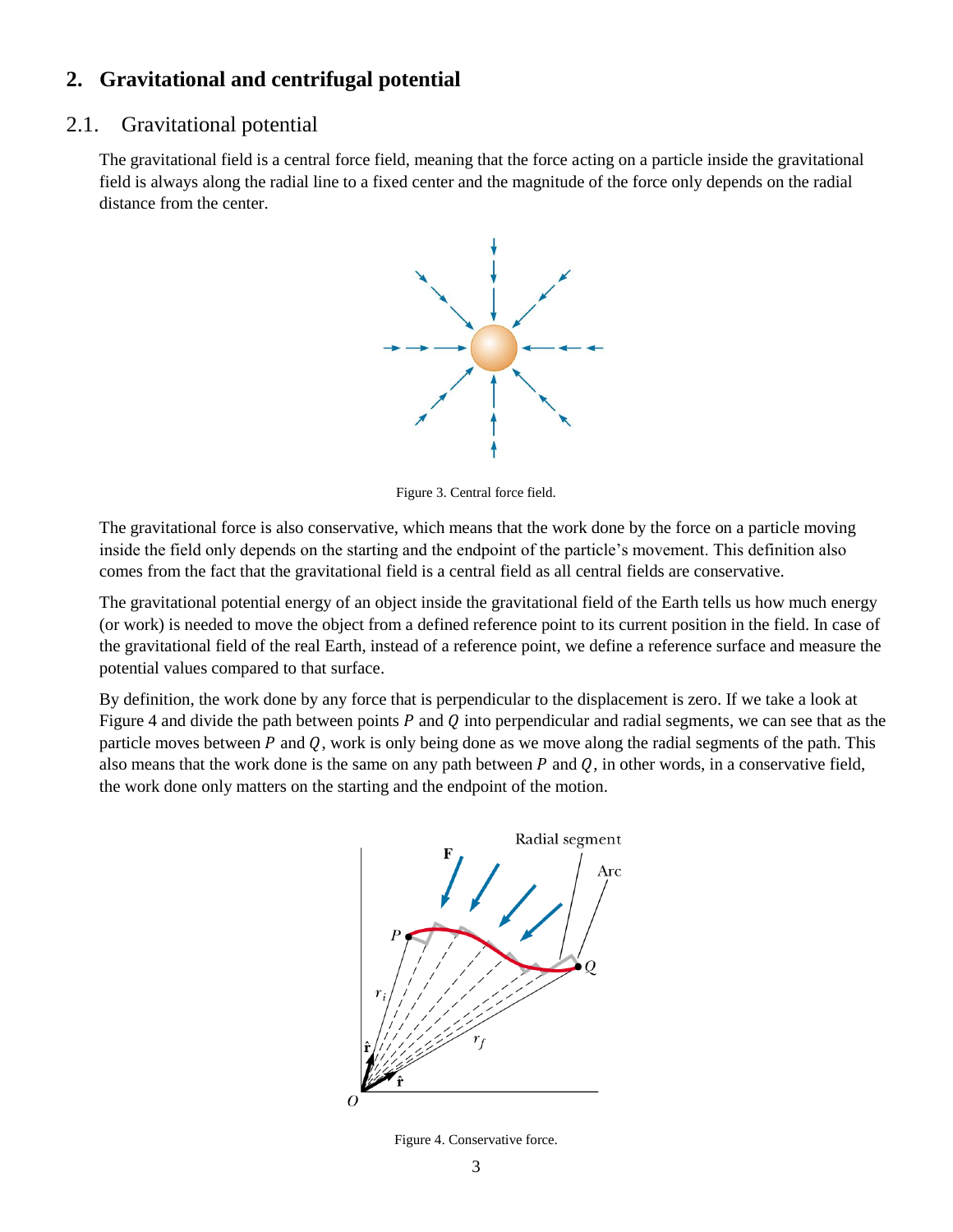The change in gravitational potential energy associated with a given displacement is defined as the negative work done by the gravitational force during that displacement. As the gravitational field is a conservative force field, the path of the displacement doesn't matter, we can simply compute the difference between the potential value at the final position  $(U_f)$  and the potential value between the initial position  $(U_i)$ :

$$
\Delta U = U_f - U_i
$$

where  $U_f$  is the potential at the endpoint of the displacement and  $U_i$  is the initial potential at the starting point of the displacement. The formula for calculating the potential inside the Earth's gravitational field:

$$
U_f - U_i = -\left(\frac{GM_Em}{r_f} - \frac{GM_Em}{r_i}\right) = -GM_Em\left(\frac{1}{r_f} - \frac{1}{f_i}\right)
$$

where  $r_f$  and  $r_i$  are the vectors pointing to the starting and the endpoint of the displacement from the center of the field. The initial reference point where we measure the potential from can be completely arbitrary and it is customary to choose a point where the potential is zero (and  $r_i = \infty$ ). With this customary substitution we get the final form of the formula for calculating the potential in the Earth's gravitational field for a mass  $m$  which is at distance  $r$  from the center:

$$
U_g=-\frac{GM_E m}{r}
$$

## 2.2. Centrifugal potential

In case of the centrifugal potential, we are interested in the work done by the centrifugal force on a rotating particle. If we look at [Figure 5,](#page-3-0) we that the centrifugal force is always parallel with the radial line connecting the moving particle and the axis around which it rotates.



Figure 5. Centrifugal potential.

<span id="page-3-0"></span>The formula for calculating the change in centrifugal potential energy:

$$
U_{cf} = \frac{1}{2} \cdot \omega^2 \cdot r_f^2 - \frac{1}{2} \cdot \omega^2 \cdot r_i^2 = \frac{1}{2} \cdot \omega^2 \cdot (r_f^2 - r_i^2)
$$

where  $\omega$  is the angular velocity measured in rad/s,  $r_f$  is the distance of the object's final position from the axis and  $r_i$  is the distance of the object's initial position from the axis. If at our chosen initial reference position  $r_i = 0$ , the formula changes to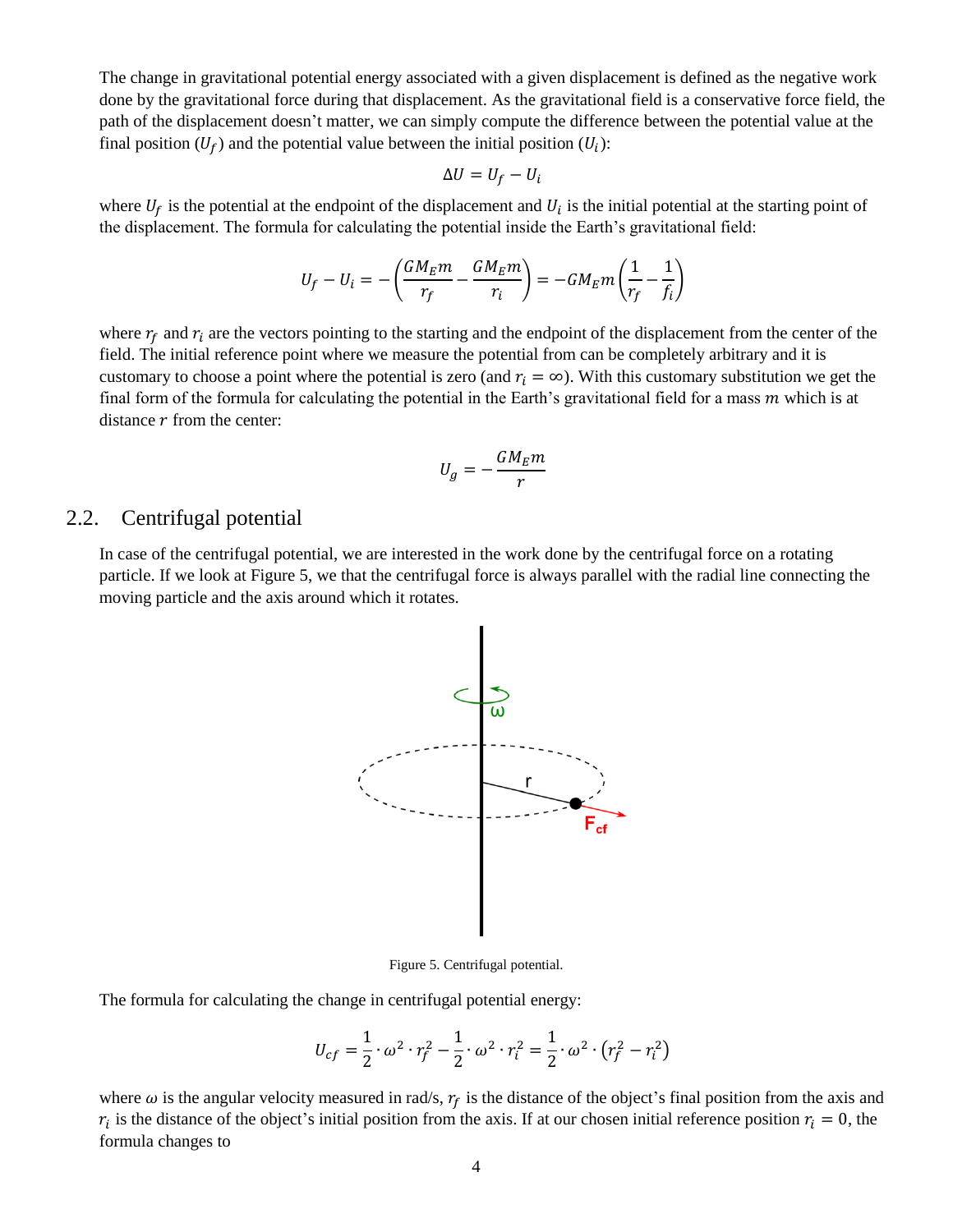$$
U_{cf} = \frac{1}{2} \cdot \omega^2 \cdot r_f^2 = \frac{1}{2} \cdot \omega^2 \cdot r^2
$$

where  $r$  is the object's distance from the axis.

If we consider the centrifugal potential on the surface of the Earth, we can see that the distance from the rotational axis gets larger as we move from the poles to the equator and it reaches its maximum at the equator. This means, that the centrifugal potential is zero at the poles (where the distance from the rotational axis is zero) and is maximum at the equator (where the distance from the rotational axis is maximum as well).

#### **3. The Earth's gravity field**

In physical geodesy, we differentiate between gravity and gravitation. When we talk about gravitation, we mean the gravitational force or gravitational potential as depicted by Newton's law of universal gravitation. In case of gravity, we talk about the combined effects of the gravitational, centrifugal and tidal forces.

On the surface of the Earth, these three forces combined create the Earth's gravity field. In our further discussion, we omit the tidal effects (the gravitational pull of the Moon, other planets and the oceanic tides), but we note that when needed, these effect have to be compensated for as well. We can write the force of gravity as the sum of the gravitational and centrifugal forces:

$$
F_G = F_g + F_{cf}
$$

As mentioned before, the centrifugal force and potential reach their maximum at the equator. On the surface of the Earth, the force of gravity will always be the sum of the two forces which means that it only points to the center of mass of the Earth at the poles and at the equator (see [Figure 6\)](#page-4-0).



Figure 6. The force of gravity as the sum of the gravitational and the centrifugal forces.

<span id="page-4-0"></span>The potential of the force of gravity can be calculated as the sum of the potentials of the two force fields comprising the field of gravity.

$$
U_G = U_g + U_{cf} = \frac{1}{2}\omega^2 r^2 - \frac{GM_Em}{r}
$$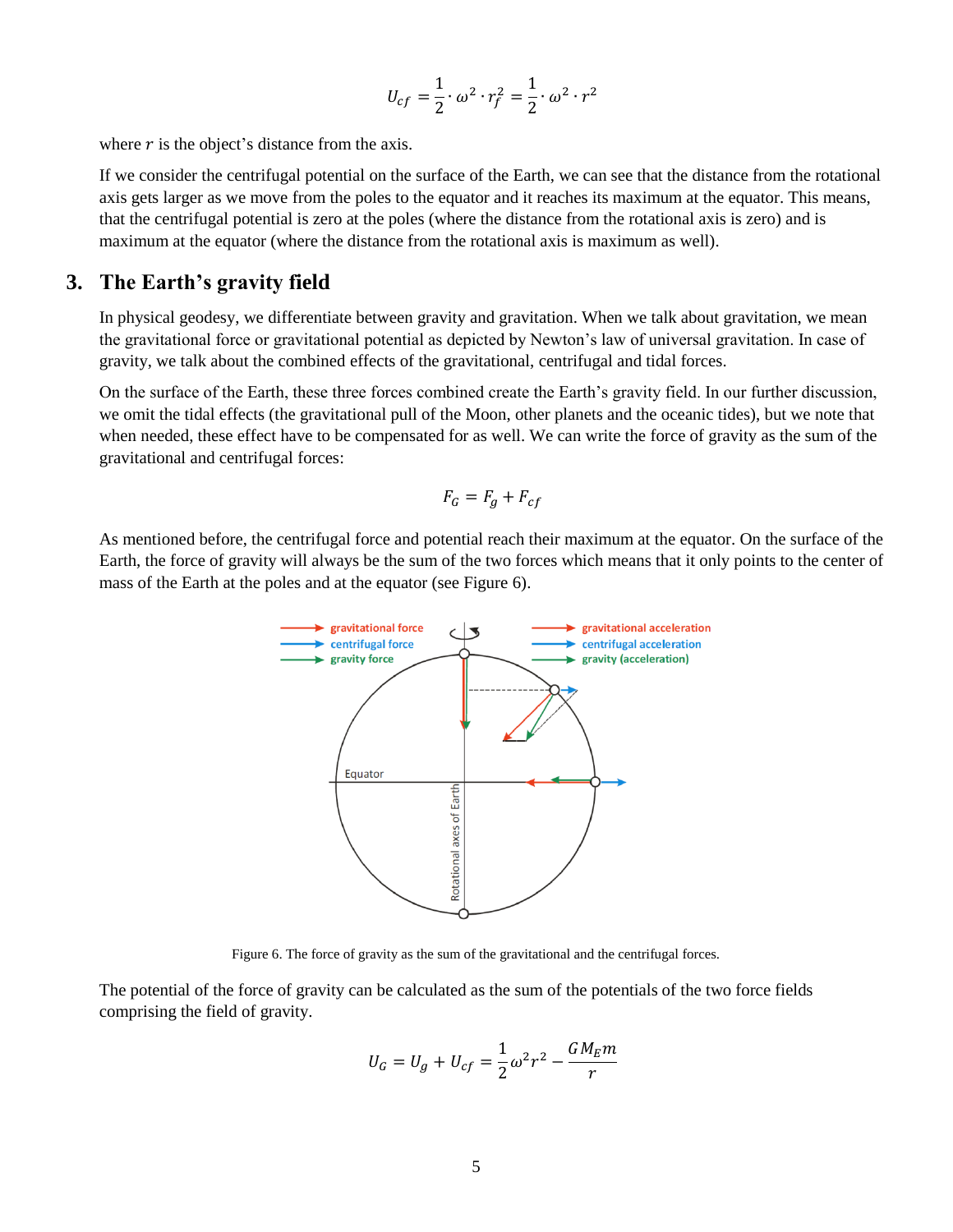Whenever we move an object in the Earth's gravity field and change its potential, we do work against the forces that create the gravity field. The amount of work done is equal to the displacement multiplied by the component of the force that is parallel with the displacement:

#### $W = F \cdot s$

As the centrifugal force act in the opposite direction of the gravitational force it means that the magnitude of the force of gravity (the sum of the two) will be smaller at the equator than at the poles. If we want to do the same amount of work on an object (change its energy by the same amount) at the equator as on an object at the poles, we have to take the object at the equator higher (increase the value of  $s$  in the equation above) as the force gravity acting on it is smaller than on the object at the poles.

We can imagine the potential of the Earth's gravity field as layers of equipotential surfaces. On each equipotential surface the value of the potential is the same and if we want to increase the potential, we have to move to a higher surface. As mentioned above, when we are at the equator, we have to travel a longer distance to reach the next equipotential surface as opposed to when we are at the pole. This means that the distance between the equipotential surfaces gets smaller as we approach the poles (see [Figure 7\)](#page-5-0).

The equipotential surfaces are what we call level or horizontal surfaces in everyday use as water always flows from the place with the higher potential to the place with the lower potential value. We define the vertical direction as the direction which is perpendicular to the level surface. The problem with the equipotential surfaces approaching each other at the poles, is that, as the vertical line (the plumb line) is always perpendicular to the horizontal, the actual vertical is not a straight line but rather a curve (see [Figure 7\)](#page-5-0).



Figure 7. Equipotential surfaces of the Earth's gravity field and the plumb line.

#### <span id="page-5-0"></span>**4. Interpreting heights**

As we mentioned before, in everyday use, we say that point A is located higher than point B if water flows from A to B. We have seen above that this is very hard to define geometrically as the equipotential surfaces are not parallel with each other. The correct definition of a point's height can only be given using its potential with respect to some sort of reference potential. This reference potential is the basis of the so-called vertical datum from which all the heights in a given country or region are measured.

The most notable vertical datum is the geoid which is also the mathematical shape of the Earth. The geoid is a special equipotential surface of the Earth's gravity field; it is defined as the surface that the oceans would take if only the effects of the Earth's gravity were present (no tides or winds).